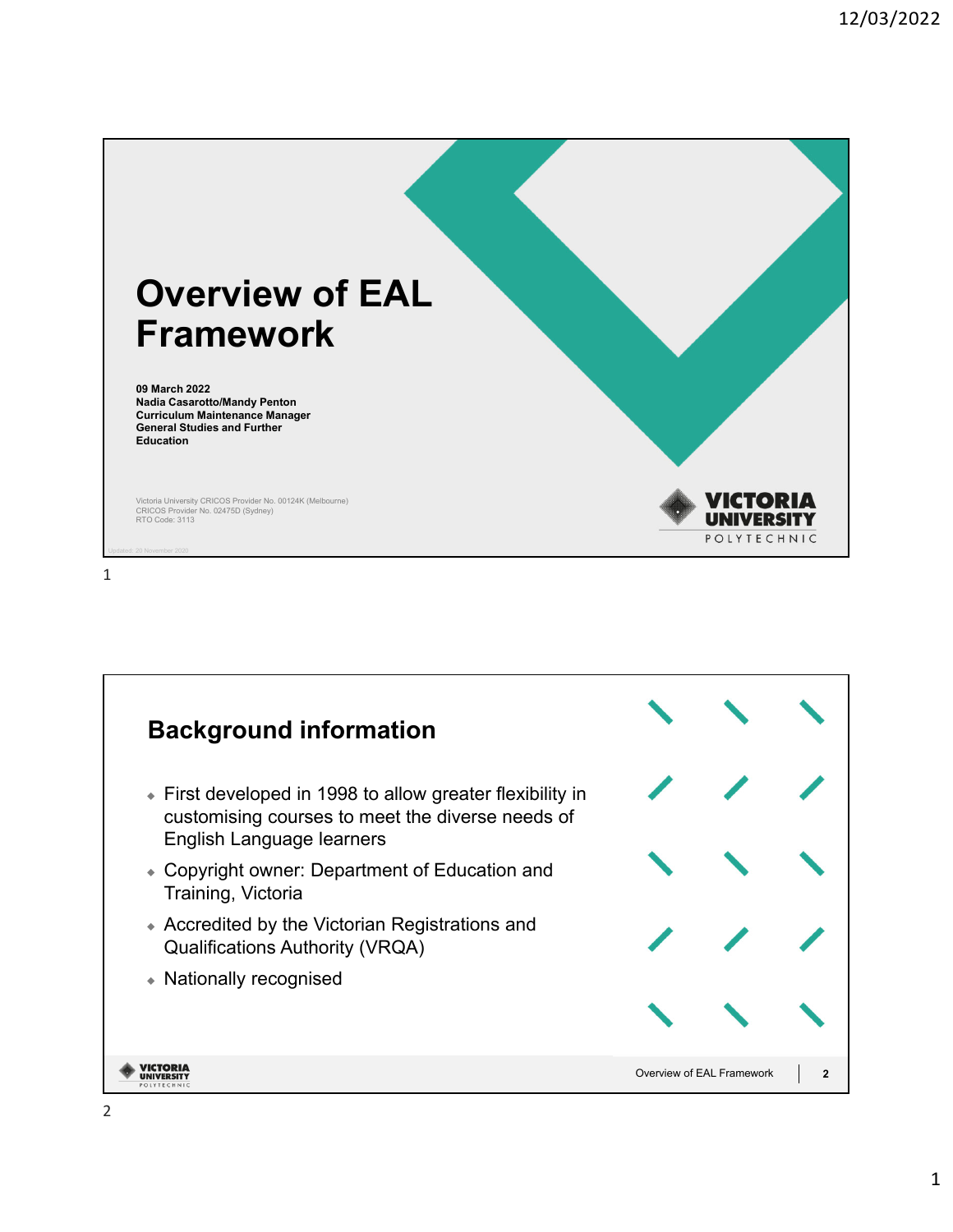

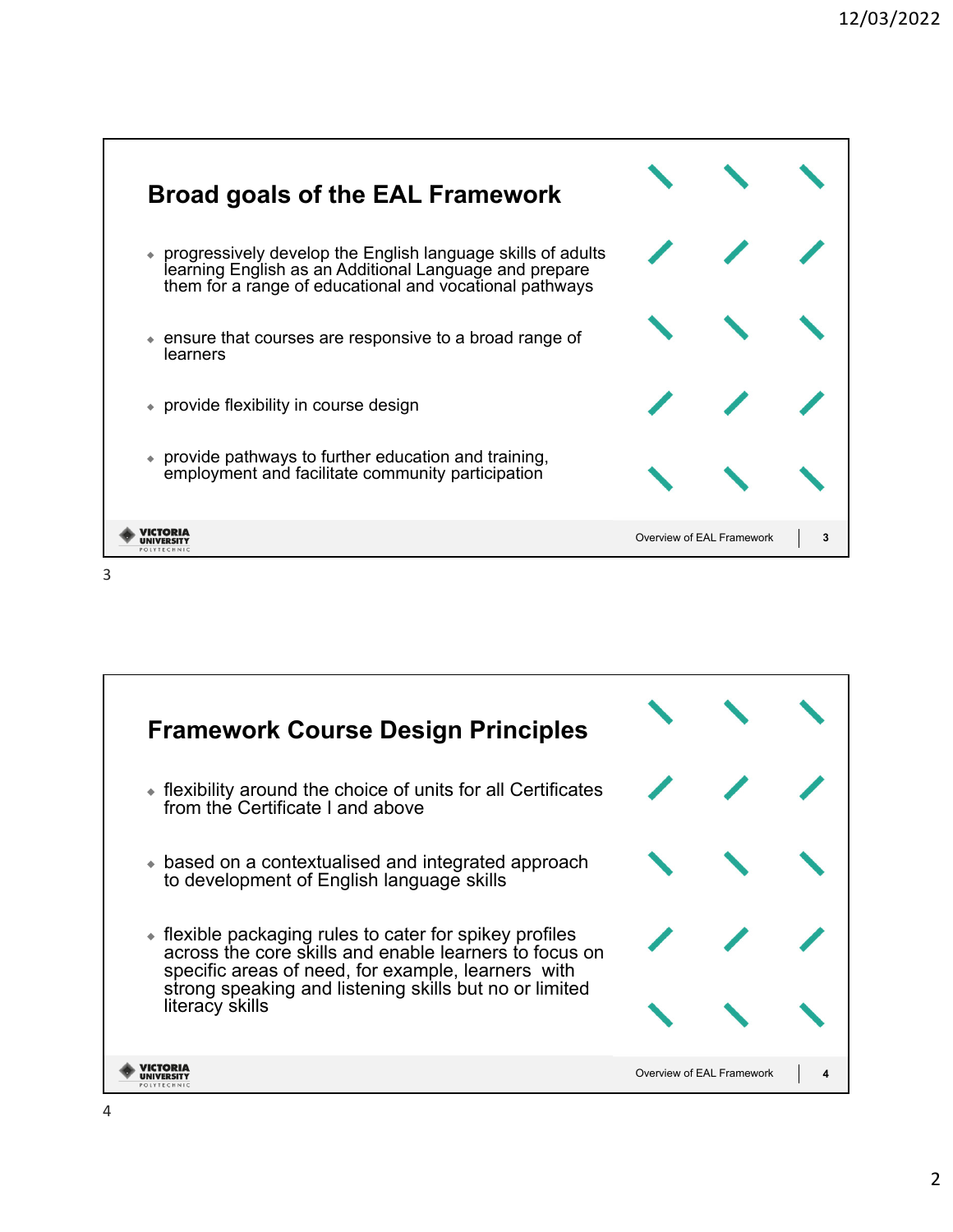



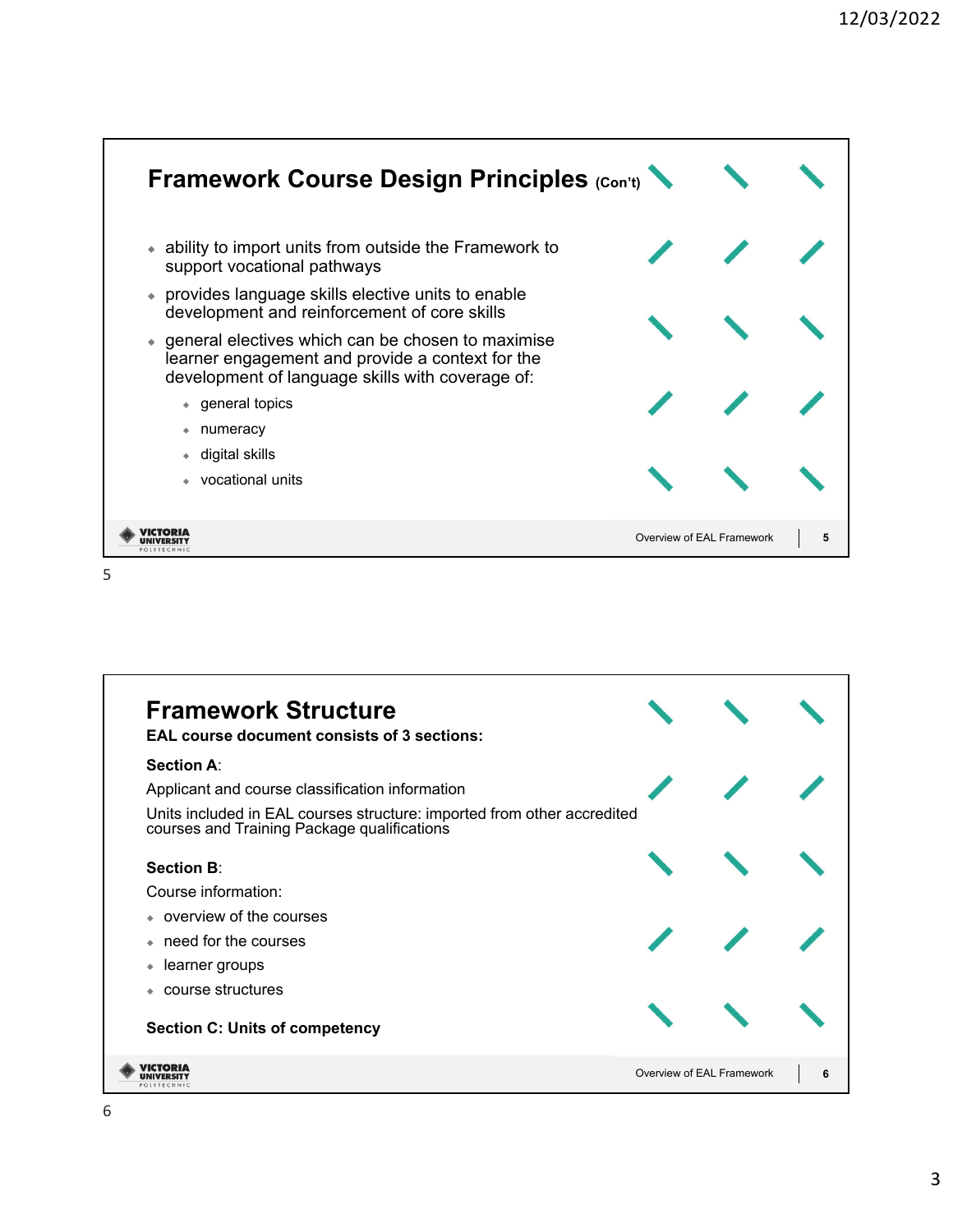

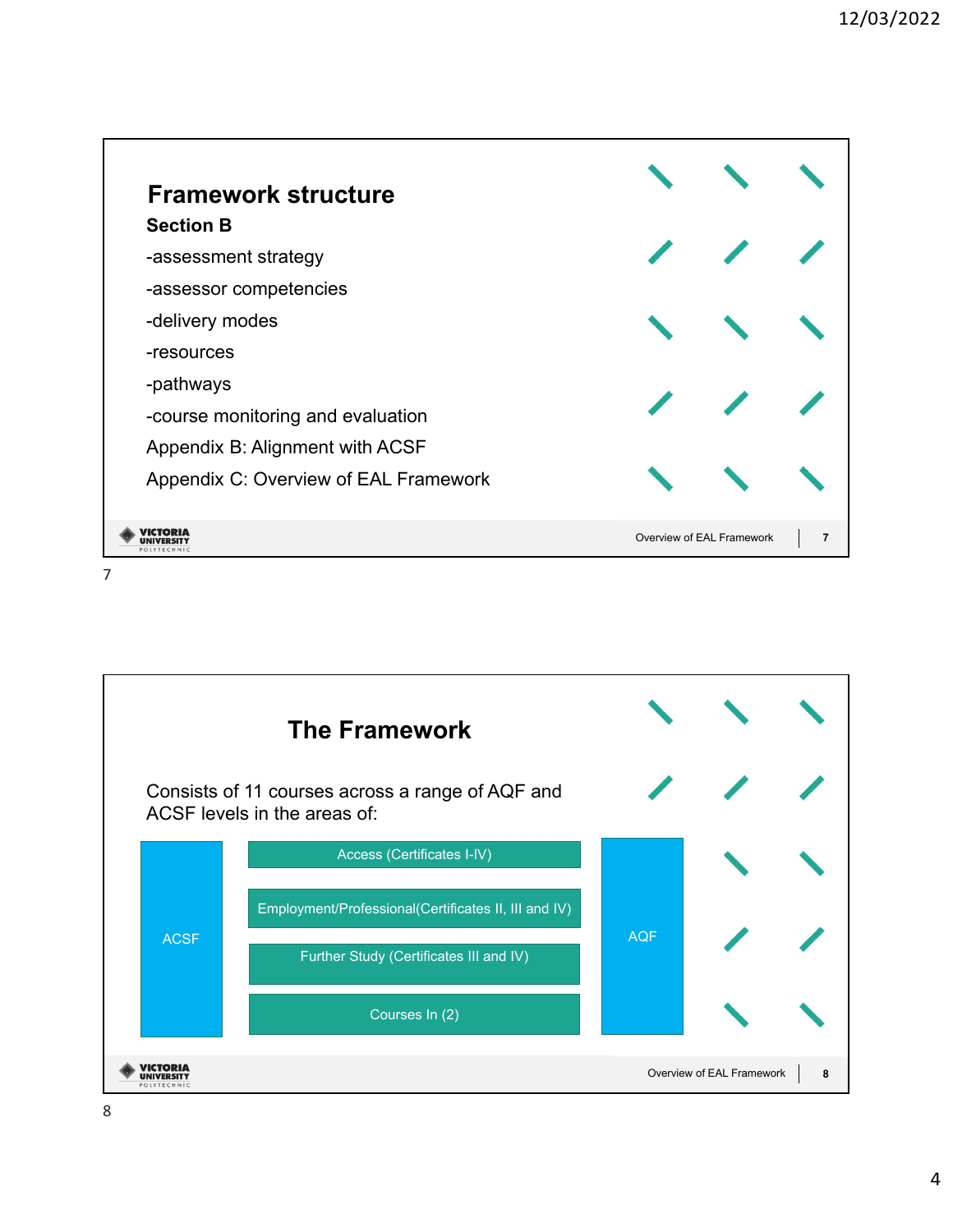

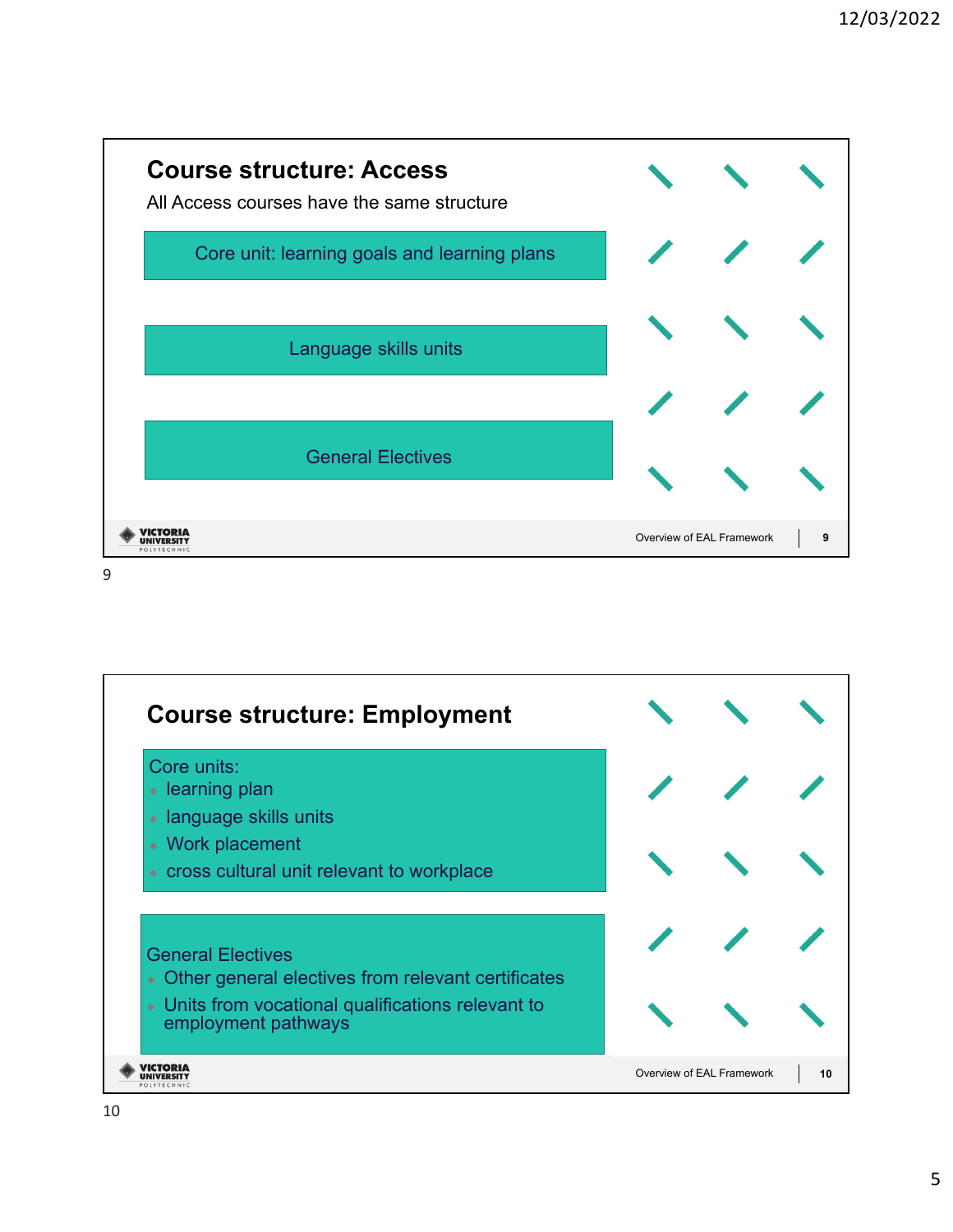

11

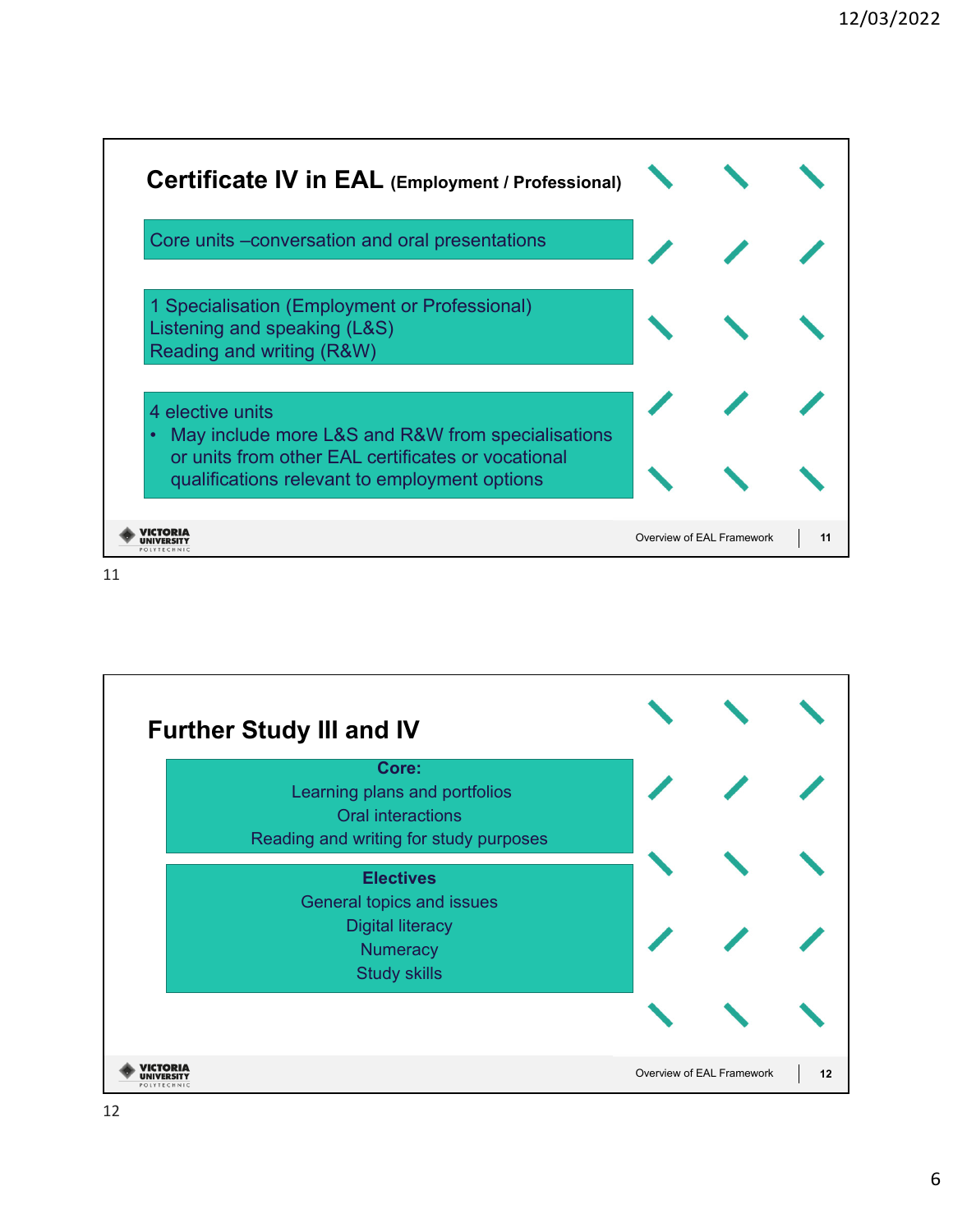|                           |                                                                                                            | Progressive language development                                                   |                                                                                                                                                                                  |                                                                                                                                                                                                                          |                                                                                                                                                                                                             |
|---------------------------|------------------------------------------------------------------------------------------------------------|------------------------------------------------------------------------------------|----------------------------------------------------------------------------------------------------------------------------------------------------------------------------------|--------------------------------------------------------------------------------------------------------------------------------------------------------------------------------------------------------------------------|-------------------------------------------------------------------------------------------------------------------------------------------------------------------------------------------------------------|
| <b>Language skill</b>     | <b>Focus</b>                                                                                               | Cert I                                                                             | Cert II                                                                                                                                                                          | Cert III                                                                                                                                                                                                                 | <b>Cert IV</b>                                                                                                                                                                                              |
| Listening and<br>speaking | Oral exchanges<br>and transactions                                                                         | Short, basic<br>Short simple                                                       | Simple                                                                                                                                                                           | Straightforward                                                                                                                                                                                                          | Complex                                                                                                                                                                                                     |
| Reading and<br>writing    | -Messages and<br>forms<br>-informational and<br>instructional texts<br>-descriptive and<br>narrative texts | Familiar and<br>immediate<br>Read short simple<br>texts.<br>Write simple sentences | Familiar, routine<br>listening and speaking<br>in simple conversations<br>and transactions<br>Read simple texts for<br>detail<br>Write a series of simple,<br>compound sentences | Formal and informal<br>straightforward<br>contexts<br>Read and write a<br>range of<br>straightforward formal<br>and informal texts<br>Write paragraphs with<br>topic sentence,<br>supporting details,<br>linking devices | A wide range of formal<br>and informal contexts:<br>-sustained casual<br>conversations and<br>formal exchanges<br>Read and write complex<br>and sometimes<br>extended texts for a<br>wide range of purposes |
| General<br>electives      | Topic based<br>Vocational                                                                                  |                                                                                    |                                                                                                                                                                                  |                                                                                                                                                                                                                          |                                                                                                                                                                                                             |
| POLYTECHNIC               |                                                                                                            |                                                                                    |                                                                                                                                                                                  |                                                                                                                                                                                                                          | 13                                                                                                                                                                                                          |

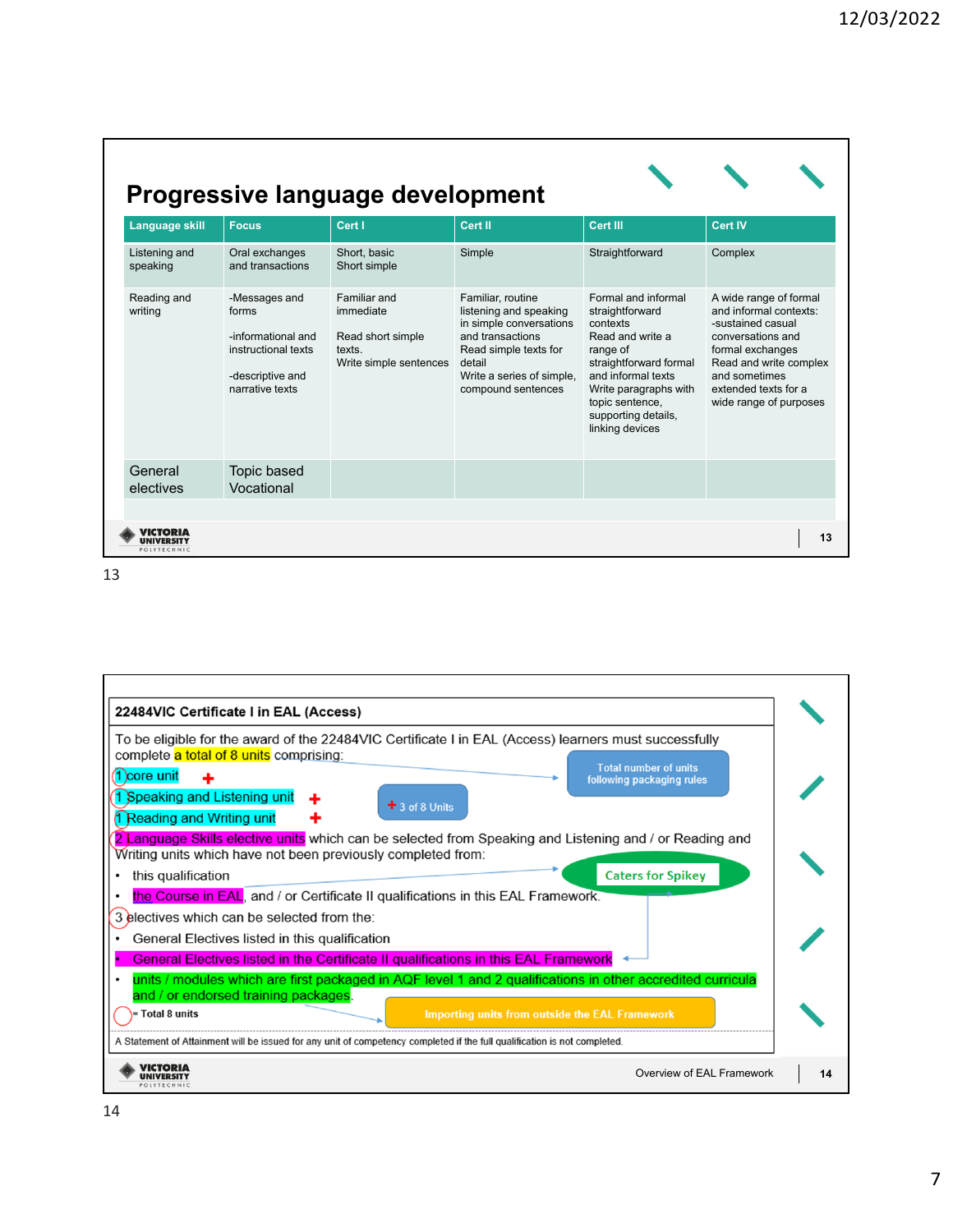|                         | <b>Unit Code</b>                                          | <b>Field of</b><br>Education<br>code                                            | <b>Unit Title</b>                                                     |  | Nominal<br><b>Hours</b> |                          |
|-------------------------|-----------------------------------------------------------|---------------------------------------------------------------------------------|-----------------------------------------------------------------------|--|-------------------------|--------------------------|
|                         | Core (1)                                                  |                                                                                 |                                                                       |  |                         |                          |
|                         | VU22590                                                   | 120103                                                                          | Plan language learning with support                                   |  | 30                      |                          |
|                         | Speaking and Listening - Select 1 unit                    |                                                                                 |                                                                       |  |                         |                          |
|                         | <b>VU22591</b>                                            | 120103                                                                          | Participate in short simple exchanges                                 |  | 80                      | Choose 1                 |
|                         | <b>VU22592</b>                                            | 120103                                                                          | Give and respond to short, simple spoken instructions and information |  | 80                      | unit                     |
|                         | Reading and Writing - Select 1 unit                       |                                                                                 |                                                                       |  |                         |                          |
|                         | VU22593                                                   | 120103                                                                          | Read and write short simple messages and forms                        |  | 80                      | Choose 1                 |
|                         | VU22594                                                   | 120103                                                                          | Read and write short, simple informational and instructional texts    |  |                         | unit                     |
| skills units<br>anguage | VU22595                                                   | 120103                                                                          | Read and write short, simple descriptive and narrative texts          |  | 80                      |                          |
|                         | Language Skills - Select 2 units not previously completed |                                                                                 |                                                                       |  |                         |                          |
|                         | <b>VU22591</b>                                            | 120103                                                                          | Participate in short simple exchanges                                 |  | 80                      | Choose<br>another 2      |
|                         | <b>VU22592</b>                                            | 120103<br>Give and respond to short, simple spoken instructions and information |                                                                       |  | 80                      | units that<br>address    |
|                         | VU22593                                                   | 120103                                                                          | Read and write short simple messages and forms                        |  | 80                      | the needs<br>of learners |
|                         | VU22594                                                   | 120103                                                                          | Read and write short, simple informational and instructional texts    |  | 80                      | (Spikey                  |
|                         | VU22595                                                   | 120103                                                                          | Read and write short, simple descriptive and narrative texts          |  | 80                      | profiles)                |

| <b>General Electives - Select 3 units</b> |        |                                                                           |    | listed                                                         |
|-------------------------------------------|--------|---------------------------------------------------------------------------|----|----------------------------------------------------------------|
| VU22596                                   | 120103 | Use basic digital technology language and skills                          | 50 |                                                                |
| VU22597                                   | 120103 | Locate health and medical information                                     | 50 | <b>General Electives listed in</b>                             |
| VU22598                                   | 120103 | Identify Australian leisure activities                                    | 50 | this qualification                                             |
| VU22599                                   | 120103 | Identify settlement options                                               | 50 |                                                                |
| VU22600                                   | 120103 | Identify and access basic legal information                               | 50 |                                                                |
| VU22099                                   | 120103 | Recognise and interpret safety signs and symbols                          | 10 |                                                                |
| VU22098                                   | 120103 | Recognise and use basic mathematical symbols and processes                | 20 | <b>General Flectives listed in</b><br>۰                        |
| VU22106                                   | 120103 | Use recipes to prepare food                                               | 10 | the Certificate II                                             |
| CHCVOL001                                 | 120505 | Be an effective volunteer                                                 | 25 | qualifications in this EAL                                     |
| BSBITU101                                 | 080905 | Operate a personal computer                                               | 20 | <b>Framework</b>                                               |
| HLTAID002                                 | 069907 | Provide basic emergency life support                                      | 12 |                                                                |
| VU22359                                   | 120199 | Conduct a project with quidance                                           | 20 | • units / modules which are                                    |
| VU22369                                   | 120103 | Work with simple numbers and money in familiar situations                 | 30 | first packaged in AQF level 1                                  |
| VU22370                                   | 120103 | Work with simple measurements in familiar situations                      | 30 | and 2 qualifications in other<br>accredited curricula and / or |
| VU22372                                   | 120103 | Work with and interpret simple numerical information in familiar<br>texts | 30 | endorsed training packages.                                    |